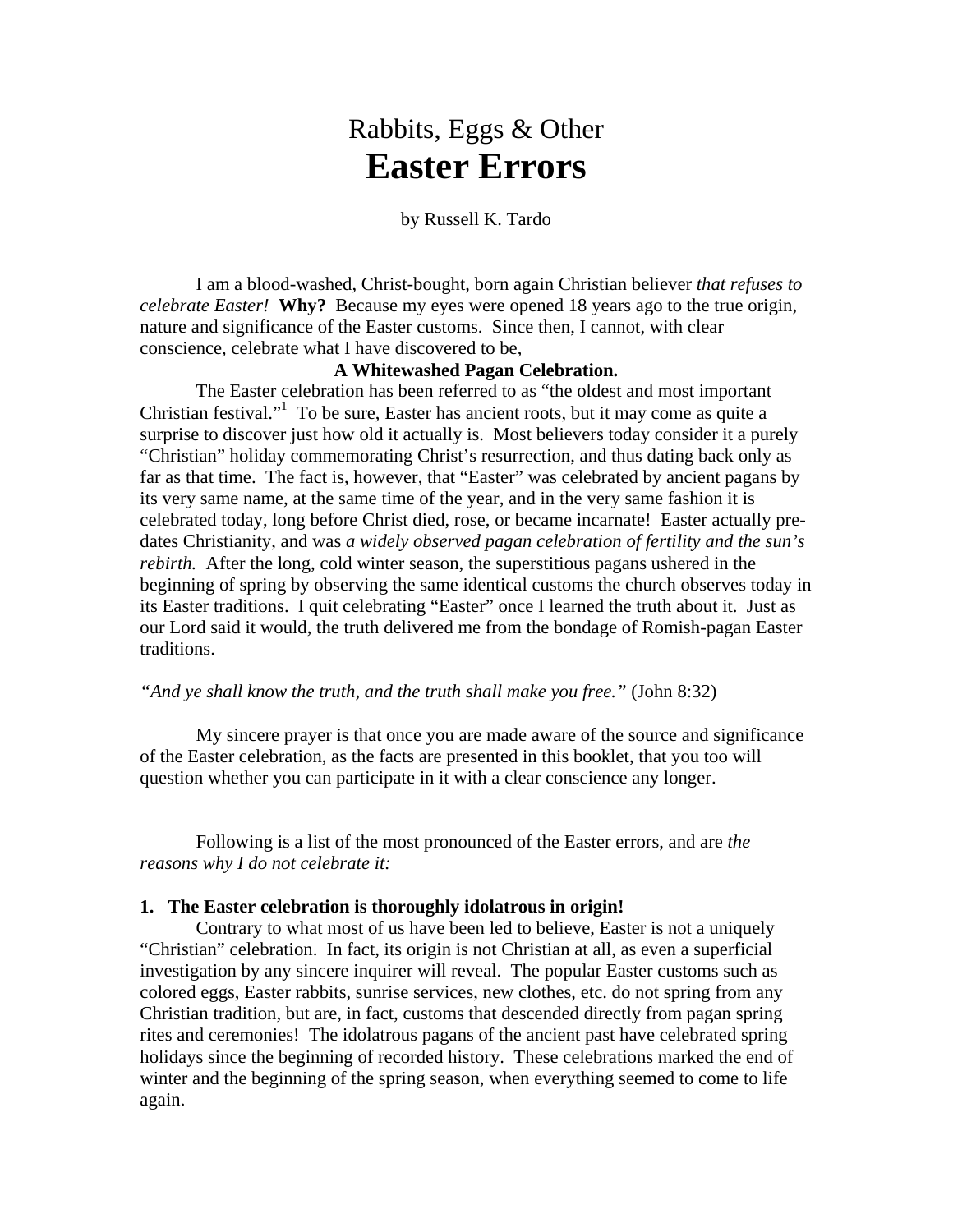The seasons change because of the earth's tilt as it rotates on its axis, and spring begins when the earth is tilted so that the sun is directly over the equator. The first day of spring in the northern parts of the world is on or about March 21. This is the day of the vernal equinox, *vernal* meaning "spring," and *equinox* meaning "equal night." So on the first day of spring, night and day are the same length—12 hours each. The period of longer winter nights was over, and the sun was reappearing as the dominant force of nature. For the ancient superstitious idolaters, this was a time of great celebration! "In their joy they held spring festivals for their gods. Gathering around blazing bonfires, they chanted, danced, leapt through the flames, and made sacrifices. Sometimes there were cruel burnings as they celebrated the triumph of spring over winter."<sup>2</sup> The New Catholic Encyclopedia confesses that "most Easter traditions originate from ancient rites connected with the spring and fertility,"3 and it further goes on to refer to our common Easter customs as *"relics of the pagan past."* These pagan spring rites were wicked almost beyond belief. The people indulged in the grossest forms of immorality imaginable, hoping to insure fertility for their flocks and fields. Animal, as well as child and other human sacrifices were offered to placate the gods and obtain favor. Great fires were lit to honor the sun, in those lands where sun worship reigned supreme. These are the very sort of pagan rites that God so expressly condemns throughout the pages of the Bible.

 "When the Lord your God cuts off before you the nations whom you go to dispossess, and you dispossess them and live in their land, be watchful that you are not ensnared into following them after they have been destroyed before you, and that you do not inquire after their gods, saying, 'How did these nations serve their gods? I will do likewise.' You shall not do so to the Lord your God; for every abominable thing which the Lord hates they have done for their gods; for even their sons and their daughters they have burned in the fire to their gods." (Deuteronomy 12:29-31, Amplified Bible)

**Are you a Christian?** Then why would you celebrate a day that ancient pagans set aside to worship in licentious fashion their gods of spring and fertility? God says, "…Learn not the way of the heathen…for the customs of the people are vain…." (Jeremiah 10:2-3)

# **2. The very word "Easter" is actually the proper name of a pagan god!**

Easter is not even a Christian word! It is the proper name of the Anglo-Saxon goddess of spring, as any research on your part will readily show. Though the word "Easter does once appear in the King James Version of the Bible (Acts 12:4), that one appearance is an unfortunate mistranslation of the Greek *"pascha,"* which is translated correctly as "passover" in the 28 other places where it occurs in the New Testament.<sup>4</sup> Easter is a non-Biblical, non-Christian name and celebration, as the following references will attest. Please note well what these sources reveal to be the real origin of the name:

"Easter…derives its name from Eostra, a teutonic goddess of spring."5

"Easter…was derived from the name of an Anglo-Saxon goddess of spring, Eostre."6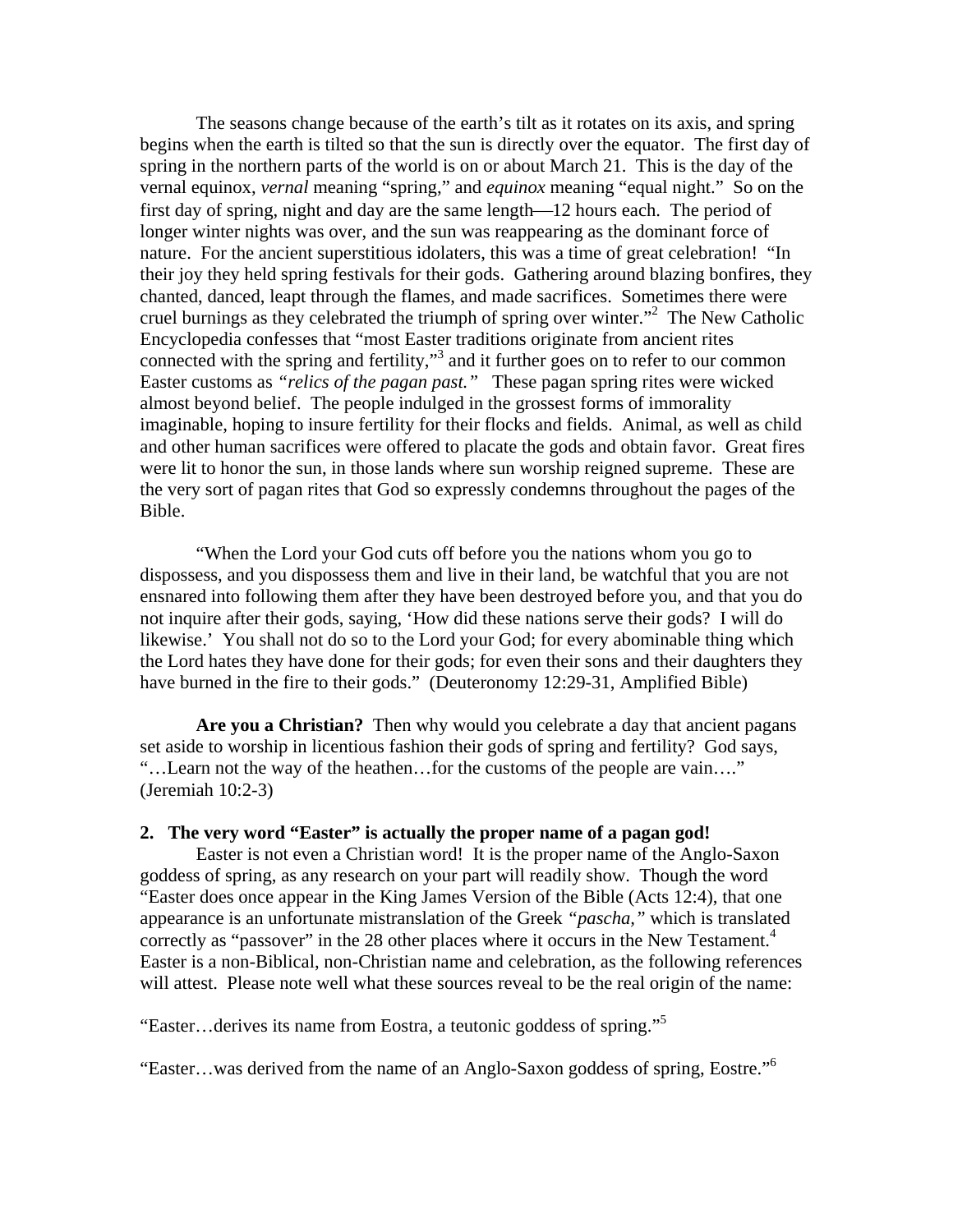"The word 'Easter' is derived from the old Saxon name for the goddess of spring, 'Eostre.' *Her festival was celebrated at the time of the vernal equinox."*<sup>7</sup>

 Another reference work states: "Easter is nothing else than Astarte, one of the titles of Beltis, the queen of heaven, whose name, as pronounced by the people of Nineveh, was evidently identical with that now in common use in this country. That name, as found by Layard on the Assyrian monuments, is Ishtar."8 Yet another author notes: "The word Easter is not a Christian expression. The word… comes from the name of a pagan goddess—the goddess of spring. Easter is but a more modern form of Ishtar, Eostre, Ostera, or Astarte. Ishtar, another name for Semiramis of Babylon, was pronounced as we pronounce 'Easter' today. And so the name of the spring festival 'Easter' is definitely paganistic, the name being taken from the name of the goddess."9

 Though we could give many other references as further proof of the origin of the word "Easter," these should be sufficient enough to persuade anyone of reasonable mind. Easter is the name of the pagan deity that is celebrated on the same day the goddess was honored, and with the same customs observed by ancient pagans! Do you think God is pleased when the "the children of light" observe a day of darkness, named for and honoring a heathen spring fertility goddess? God says, "...make no mention of the name of other gods, neither let it be heard out of thy mouth." (Exodus 23:13)

## **3. Many of the popular Easter customs are occult in nature.**

Have you ever wondered how such things as colored eggs and Easter bunnies ever became associated with the Easter ceremony? Isn't Easter a celebration of Christ's resurrection? What do these things have to do with Christ, Christianity, or His resurrection? In truth, they have absolutely nothing to do with Christ, and are actually the very same customs and superstitions that were associated with the ancient idolatrous spring festival held in honor of Ishtar, Astarte, Eostre, etc. For instance: **The Easter Egg:** 

 Eggs are among the most common of Easter symbols. Each year at this time, millions of them are dyed, decorated, hidden, hunted, rolled and eaten all over the world by Christians who have no idea how or why eggs ever became associated with Easter. Did Jesus or His apostles ever do these things? Is it a Bible custom? Is it a "Christian" tradition? No, in fact, it was a pagan tradition that was adopted by an apostate church!

 The egg was a sacred symbol among the Babylonians! They believed an old fable about an egg of wondrous size which was supposed to have fallen from heaven into the Euphrates River. From this marvelous egg—according to the ancient story—the goddess Astarte (Easter), was hatched. And so the egg came to symbolize the goddess Easter.<sup>10</sup> Many other of the ancient pagan cultures have their own superstitions about the egg. The Druids bore an egg as the sacred emblem of their idolatrous order.<sup>11</sup> The procession of Ceres in Rome was preceded by an egg.<sup>12</sup> In the mysteries of Bacchus, an egg was consecrated as part of their ceremony, and in Northern Europe in pagan times, eggs were colored and used as symbols of the goddess Easter.<sup>13</sup> The ancient Egyptians, in one of their creation myths, believed the universe was created from an enormous egg. They even hung eggs in their temples! Throughout the world, the egg became a symbol of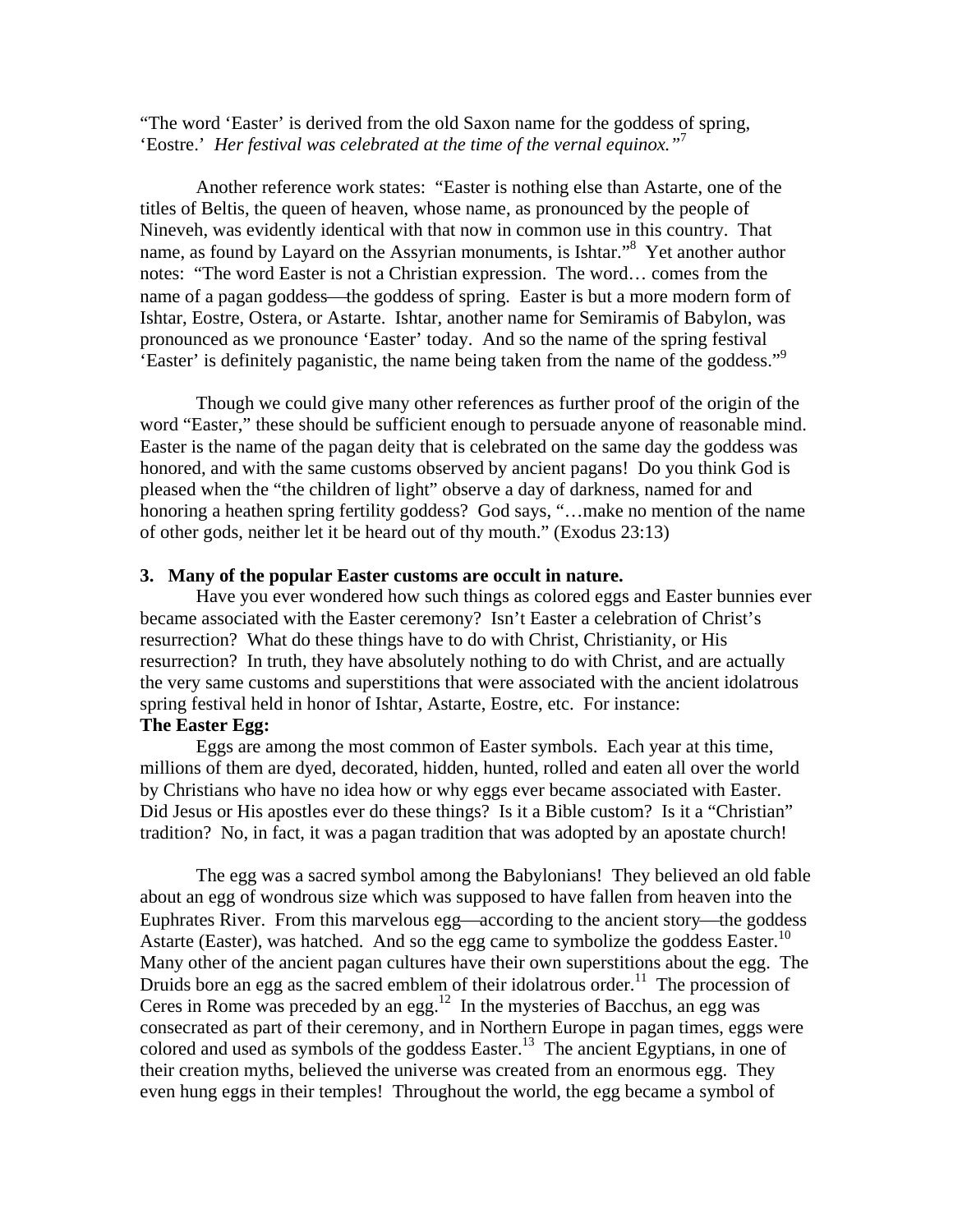fertility. In Rome, pregnant women wore eggs around their necks to ward off evil. Eggs were planted along with seeds to insure a healthy and plentiful harvest. As far back as 722 B.C., the Chinese were decorating eggs for their spring festival.<sup>14</sup> The Encyclopedia Britannica says: "The customs and symbols associated with the observance of Easter have ancient origins, not only in the Teutonic rites of spring but also far back in antiquity. The conception of the egg as a symbol of fertility and of renewed life goes back to the ancient Egyptians and Persians, who had also the custom of coloring and eating eggs during their spring festival"<sup>15</sup> The egg is involved in mythology with the origin of the earth, a symbol of creation, in ancient Egypt and India. Hindus and the earlier Phoenicians believed that a great egg split apart to form heaven and earth. The Egyptian myth has the World-Egg coming from the god of the sky and the god of the earth. This egg produces the sun-bird who becomes supreme over both earth and sky.<sup>16</sup> Egg rolling at Easter is another ancient tradition still popular in several countries. "The first egg rolling contests were probably part of the athletic competitions that took place during pagan spring festivals."<sup>17</sup>

 No one could dispute the fact that the egg has long been a sacred symbol in pagan cultures, and was a primary part of their idolatrous spring (Easter) festivals. The question is, **how did this custom come to be associated with Christianity?** Britannica says, "Christianity, when it reached the Teutons, incorporated in its celebration of the great Christian feast day many of the heathen rites and customs which accompanied their observance of the spring festival."18 When the Roman Emperor Constantine proclaimed Christianity the official religion of the empire, these old pagan traditions were so thoroughly ingrained in the hearts of the people, they refused to die! When the Roman Catholic Church failed to stomp out these blatantly idolatrous rites among the people they had supposedly "Christianized," they simply adopted the pagan customs, and incorporated them into the church's liturgy. Attempts were made to attach clever new "sanctified" meanings to the ancient idolatrous superstitions, and backslidden church leaders began associating the egg with the resurrection. *They mingled the abominable practices of idolatrous spring festival worship with the purity and truth of Christianity!* Does God look with favor upon such a mixture? **NO!** In fact, the Bible says **He hates it!** The psalmist declared that for this very cause the wrath of God fell upon Israel:

"They did not destroy the nations, concerning whom the Lord commanded them: *but were mingled among the heathen, and learned their works.* And they served their idols: which were a snare unto them. Therefore was the wrath of the Lord kindled against his people, insomuch that he abhorred his own inheritance." (Psalm 106:34-36,40)

 Instead of rejecting the false religious ways of the heathen, Israel adopted them and "mingled" God's truth with the lies of heathen idolatry (exactly what Christians are doing today with the Easter celebration) and God judged them for it! The New Testament also reveals the Lord's great displeasure when His truth is adulterated in such a fashion. Paul wrote:

"…for what fellowship hath righteousness with unrighteousness? And what communion hath light with darkness? And what concord hath Christ with Belial? Or what part hath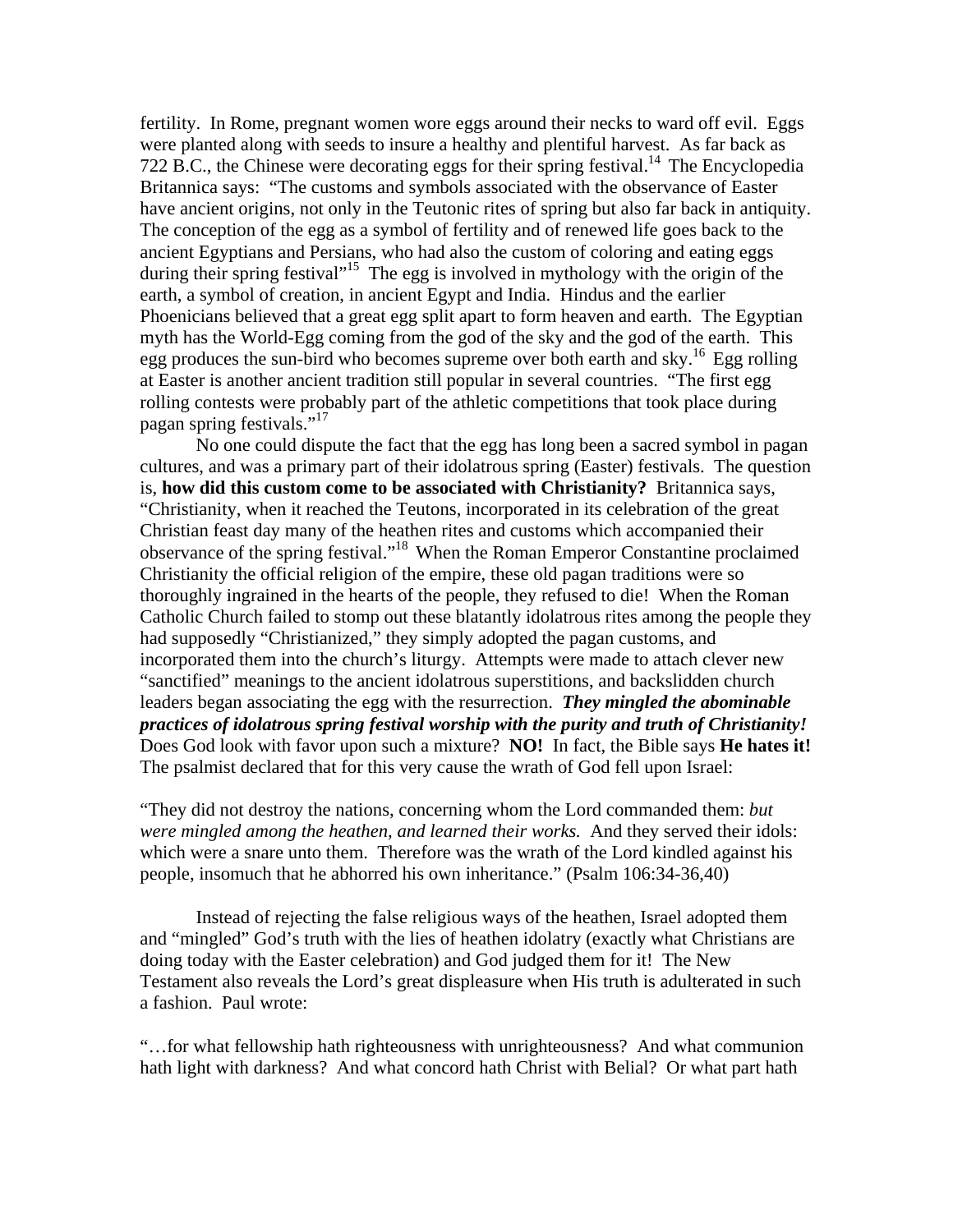he that believeth with an infidel? And, what agreement hath the temple of God with idols?…." (2 Corinthians 6:14-16)

 God's design was for the Christian faith to be preserved on the earth in all of its purity! The church was not to be polluted by the idolatrous practices of the heathen nations. The only way this could be done was to keep all of its beliefs and practices entirely scriptural! And, dear reader, there is *nothing scriptural* about hiding, hunting, dying, or decorating eggs at Easter, In fact, *there is nothing scriptural about Easter at all!* 

## **The Easter Rabbit:**

 How did this creature come to be associated with Easter? What has it to do with Christ's resurrection? And why do Christian parents tell their children stories of a mysterious Easter Bunny that delivers colored eggs in the dark of night? The hare (or rabbit) has long been a heathen symbol of fertility since they multiply so rapidly. Other pagan cultures associated the hare with the moon, giving it some special reverence during the spring equinox. Again, Britannica notes, "Like the Easter egg, the Easter hare, now an accepted part of the Easter story, came to Christianity from antiquity. The hare is associated with the moon in the legends of ancient Egypt and other peoples. It belongs to the night, since it comes out only then to feed. It is born with its eyes open and, like the moon, is the 'open-eyed watcher of the skies.'"<sup>19</sup>

 The hare was the animal of ancient times closely associated with Eostre, and was a symbol of sexual significance; a symbol of fertility. These ancient spring customs are still observed today, precisely as they were in pre-Christian times! Unfortunately, now they are practiced right in the church by people who think they are glorifying God! Easter plays, Easter drama, Easter egg hunts, etc. are the common fare served to churchgoers at this time of year. Rare indeed is the church that has not incorporated these pagan elements into its worship. May God help us all to see His great displeasure in this amalgamation of Christianity with idolatry.

#### **Easter Fire:**

 There are several strange customs associated with fire in Easter celebrations that have also descended from far in the pagan past. Fire ceremonies of many sorts were used at the pagan spring festivals.<sup>20</sup> The tradition that new fires should be started on Easter, lighted by the friction of wood or flint and steel, goes back to old Teutonic superstition.<sup>21</sup> "The Celts, who lived mostly in Great Britain in ancient times, had a May Day celebration for their sun god. They believed that this god was held prisoner all winter by the evil spirits of cold and darkness. Each year, around the first of May, the god escaped and brought sunlight and warmth back to the earth. To help the sun escape, the Celts lit giant bonfires on the highest hills in their villages. This was to frighten away the evil spirits and force them to free the sun. To this day, traditions such at lighting special fires and burning candles continue to be part of spring celebrations in many lands."<sup>22</sup> The modern custom of burning special Easter candles descends directly from those pagan rites.

 The American Peoples Encyclopedia says, *"Many of the popular observances of Easter are pagan in origin. Some may be traced to the feast of the goddess Eostra. The*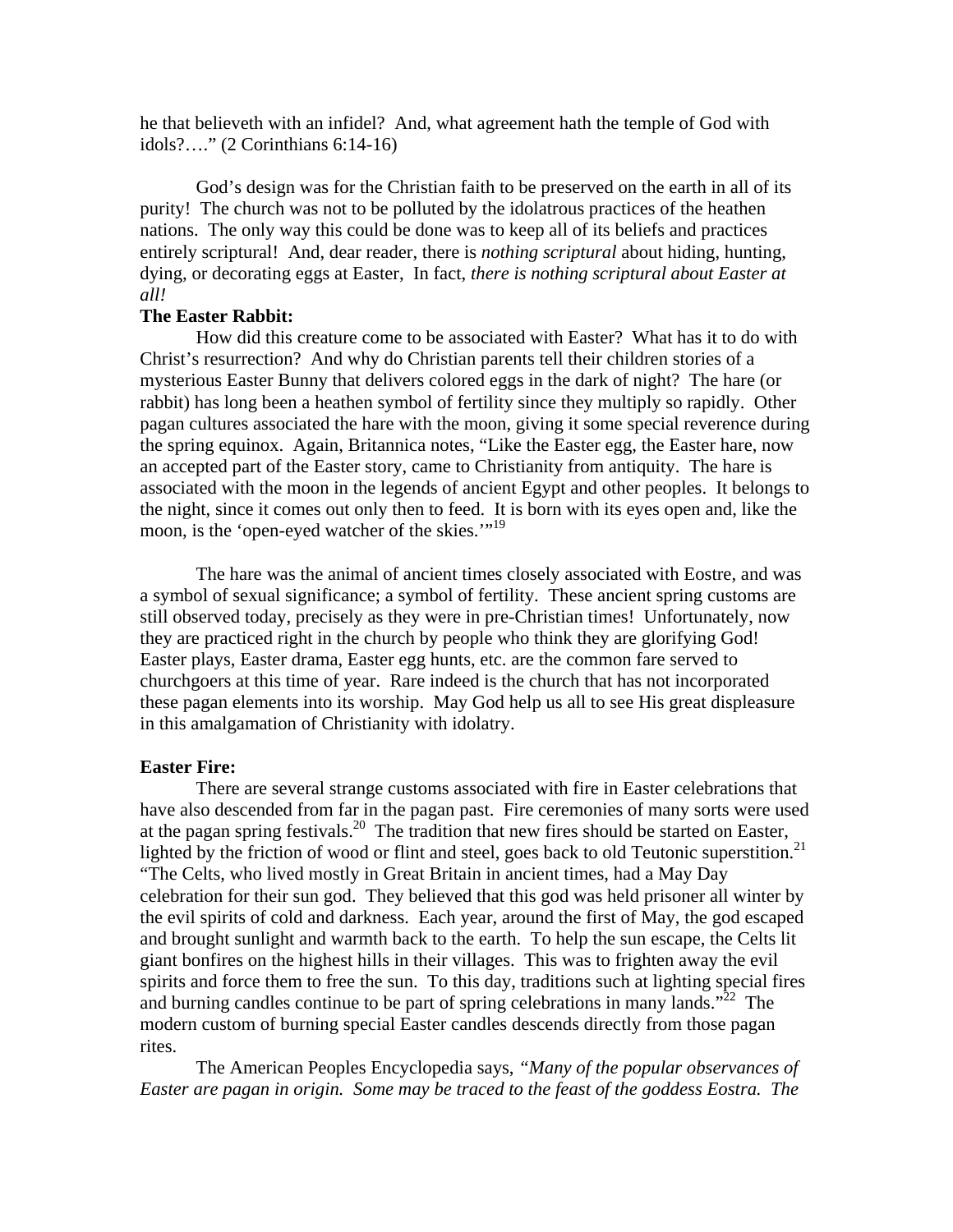*church endeavored to give Christian significance to such of the pagan rites as could not be rooted out.* Joy at the rising of the sun and the spring awakening of nature became joy at the rising of the Sun of Righteousness, or the resurrection of Christ from the grave. The great bonfires that formed part of the pagan festivals had their counterpart in the paschal tapers (Easter candles sometimes weighing 300 pounds) that lighted the churches on Easter Eve. *The Easter egg and Easter rabbit are also pagan in origin."*<sup>23</sup>

 Since the spring festival was a celebration of sun worship, it stands to reason that fires of every sort, whether bonfires or candles, would play an integral part. Of course, the Christian church frowned on the gods of the pagans, and spring fire rites to honor the sun gods were forbidden until the year 752 A.D.<sup>24</sup> By that time, the Roman Church was no longer resisting the encroachment of pagan elements into its worship, and the pagan fires, eggs, and hares were given a new, supposedly "Christian" significance. Still today, many churches hold elaborate rites and ceremonies involving the use of fire (candles, tapers, etc.), re-enacting the very pagan rituals of ancient sun worship!

## **New Easter Clothes:**

 For many, Easter is nothing more than the time to put on new finery, attend church, see what others are wearing and be seen. *Tradition* dictates that new clothes be worn at Easter, but what tradition? And from whence did this tradition spring?

 "According to the belief held in many places, it was unlucky not to wear some new article of clothing or personal adornment on Easter; the modern custom, seemingly entirely worldly, of appearing in a new costume on Easter Sunday may go back to this belief, or perhaps may spring from the universal feeling that the Eastertide is the time of casting off the old and the beginning of the new."25 Since the earth seemed to put to "new garments" in the spring, it was considered lucky to wear something new at spring festivals.26 So pagan superstition is again seen to be the source of our present Easter customs.

#### **The Easter Lily:**

 Yet another of many Easter customs whose origins can be traced to far in the dark past is the Easter lily. Having become symbolic of the season, churches worldwide decorate their altars with these beautiful flowers, and innumerable thousands of them are given away to women at Easter as gifts. Few however, realize the ancient significance of such gifts! The so-called "Easter lily" has long been revered by pagans of various lands as a holy symbol *associated with the reproductive organs*. **It was considered a phallic symbol!**<sup>27</sup> One might easily surmise what was being suggested by sending a gift of such nature in ancient times. Thus we see that *virtually every aspect of our present Easter customs had their source in the shameful, immoral fertility rites of the pagan past!* That's why I do not celebrate Easter.

# **4. Even Easter's most cherished religious rites were borrowed from paganism!**  For instance:

**LENT.**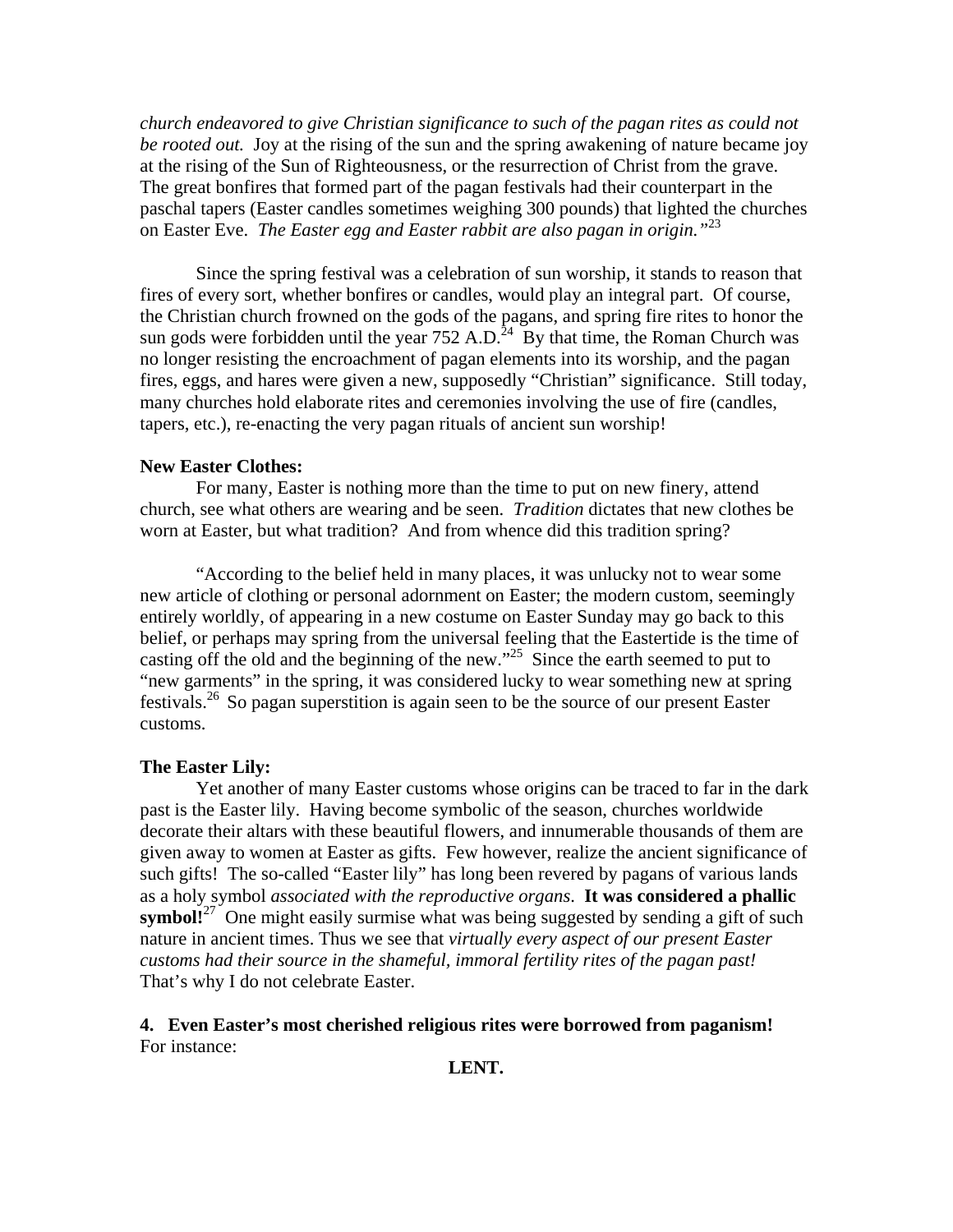The forty day season preceding Easter is called "Lent." It was established by the Roman Catholic Church as a time of penitence and fasting before the Easter celebration. Though first adopted by Roman Catholicism, abstinence and fasts are now required during the Lenten season by many churches. While fasting itself is entirely scriptural, the forced forty day Lenten season of fasting is not scriptural at all, and was unknown to the early church. "Early in the history of the church there was no required forty day Lenten preparation. It wasn't until the  $6<sup>th</sup>$  century that the Roman Church imposed this time of fasting and abstinence upon its members. And it is not surprising that we find a similar forty day period of self-immolation at the onset of spring a common practice among many pagan cultures. The ancient Egyptians held a forty day Lenten fast in commemoration of Osiris, son of Isis."<sup>28</sup>

 Hislop maintains that, "The forty days abstinence of Lent was directly borrowed from the worshippers of the Babylonian goddess. Such a Lent of forty days, 'in the spring of the year' is still observed by the Yezidis or pagan devil-worshippers of Koordistan, who have inherited it from their early masters, the Babylonians."29 He further states that, "Among the pagans this Lent seems to have been an indispensable preliminary to the great annual festival in commemoration of the death and resurrection of Tammuz. To conciliate the pagans to nominal Christianity, Rome, pursuing its usual policy, took measures to get the Christian and pagan festivals amalgamated, and by a complicated but skillful adjustment of the calendar, it was found no difficult matter, in general, to get paganism and Christianity—now far sunk in idolatry—in this as in so many other things, to shake hands."30

 Another remarks, "About the year 525, Rome, pursuing her usual policy of absorbing the pagan observances and in order to gain nominal adherents to the church, engineered a new religious merger. Under the shrewd management of the Abbot Dionysus the Little, the pagan Lent was established as a church observance. And so, the church, now controlled from Rome, and fast sinking into every form of corruption, added yet this evil of a 'sacred fast' to her list of idolatries."<sup>31</sup>

An early Christian of Marseilles, writing in the  $5<sup>th</sup>$  century, said: "It ought to be known that the observance of the forty days fast had no existence so long as the primitive church remained pure."32 How tragic then for the churches who profess to follow the Bible, to follow Rome instead in the adoption of such flagrantly idolatrous observances. And this form of Lenten fast is a mockery in itself! From what do it proponents fast? One abstains from candy bars, another "cuts back" to smoking only one pack a day instead of two, another "slacks off" his alcohol consumption, etc. Entirely deluded by these acetic Catholic/pagan denials of the flesh, they actually believe to be pleasing God! The Bible, however, says otherwise.

"They know not, neither will they understand; they walk on in darkness…." (Psalm 82:5)

"…It is a people that do err in their heart, and they have not known my ways." (Psalm 95:10)

"…it is a people of no understanding: therefore he that made them will not have mercy on them, and he that formed them will shew them no favor." (Isaiah 27:11)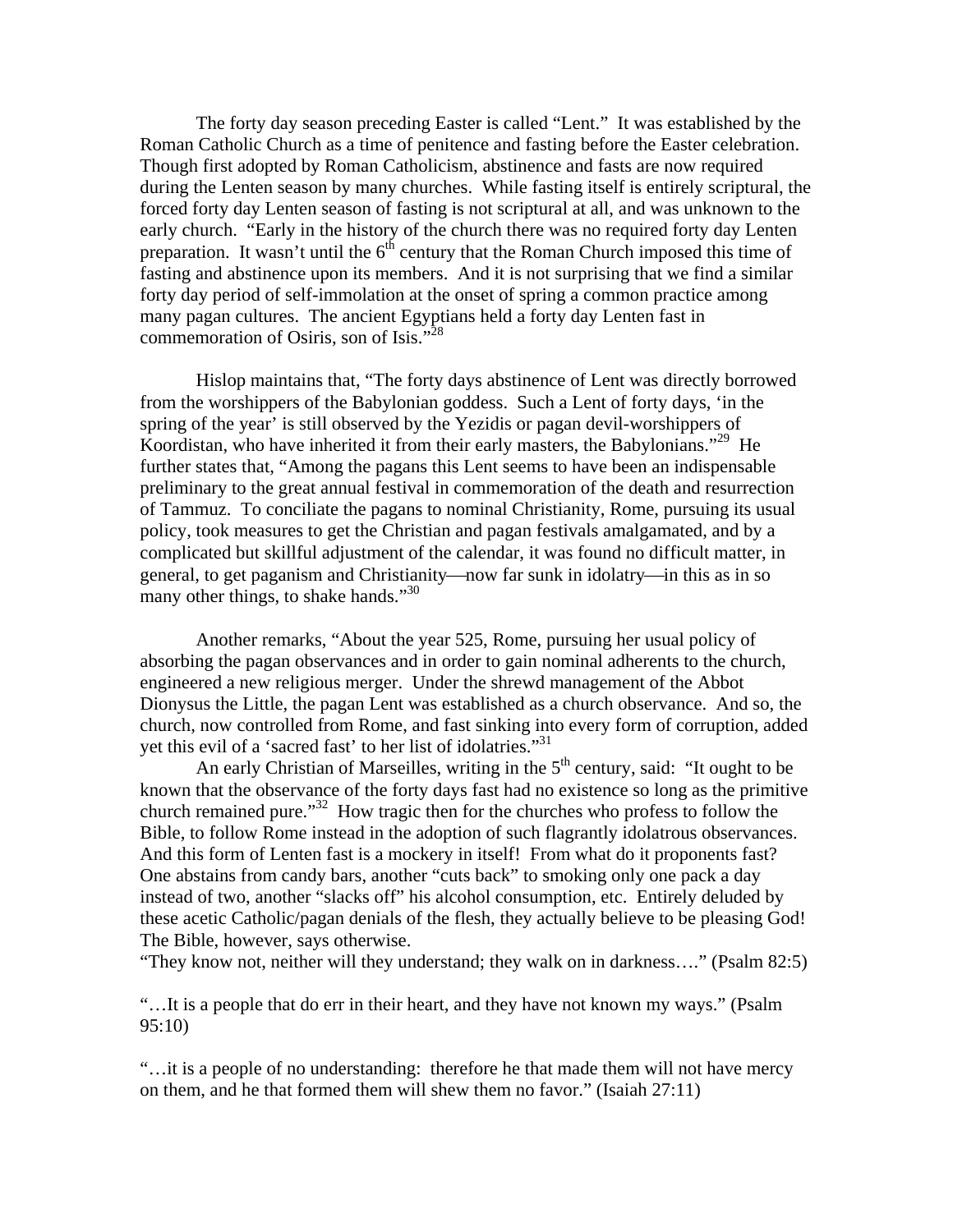Dear Christian, why should you participate in such a mockery of God as Lent? *I refuse to observe this or any other ritual Rome has stolen from Babylon!* 

## **The Easter Sunrise Service.**

 Millions of people all over the world will get up early in order to attend a "sunrise service" on Easter morning, without realizing that they are participating in a modern reenactment of an ancient sun worship ritual! Although most Christians assume that these sunrise ceremonies honor Christ's resurrection, few realize how central such observances were to ancient heathen celebrating their spring festivals. What would sun worship be without a sunrise service? Britannica notes, "Various other (pagan) customs and traditions are associated with Easter, many of them surviving into the  $20<sup>th</sup>$  century. According to old superstition, the sun rising on Easter morning dances in the heavens; this belief has been traced to the old heathen festival of spring, when the spectators danced in honor of the sun."<sup>33</sup> Now we are not implying that Christian people today are literally "worshipping the sun" in the Easter sunrise services, but we do contend that such practices are undeniable mixtures of paganism with Christianity! The early church did not hold sunrise services at Easter; in fact, *the early church did not celebrate Easter at all!*

 They knew it was a thoroughly pagan celebration, and refused to have anything to do with it! To them, Easter Sunday was observed no differently from any other Sunday. As we have noted before, the whole concept of Easter; the entire celebration with all of its attending customs (including the sunrise service) were borrowed from pagan spring sun worship ceremonies.

#### **5. The Easter celebration is an unscriptural addition to the church and the Bible.**

I believe that the pages of the Bible contain all we need to know in order to worship God acceptably. There, we are told what to practice and what to believe in order to please God, and we are expressly warned not to add anything more to the divine counsel. God cautions:

"What thing soever I command you, observe to do it: thou shalt not add thereto, nor diminish from it." (Deuteronomy 12:32)

 God says we are to observe only what he commands us to observe, and by no means are we to take it upon ourselves to add anything at all to His commands. **Easter is "Strange Fire."** When Aaron's sons, Nadab and Abihu, offered strange fire on the altar of sacrifice, God struck them dead! (cf. Lev. 10:1-2) Was their sin any different from those today who want to innovate and add to Biblically approved worship? Shouldn't we be afraid to so blatantly disregard these clear warnings of scripture? Obviously, God did not accept the strange fire offered by these renegade priests, why would he react any differently towards such modern additions as the strange fire of Easter?

 Dear Christian, **God did not tell us to celebrate Easter!** And nowhere in the Bible are we told to set a particular day out of the year aside to celebrate Christ's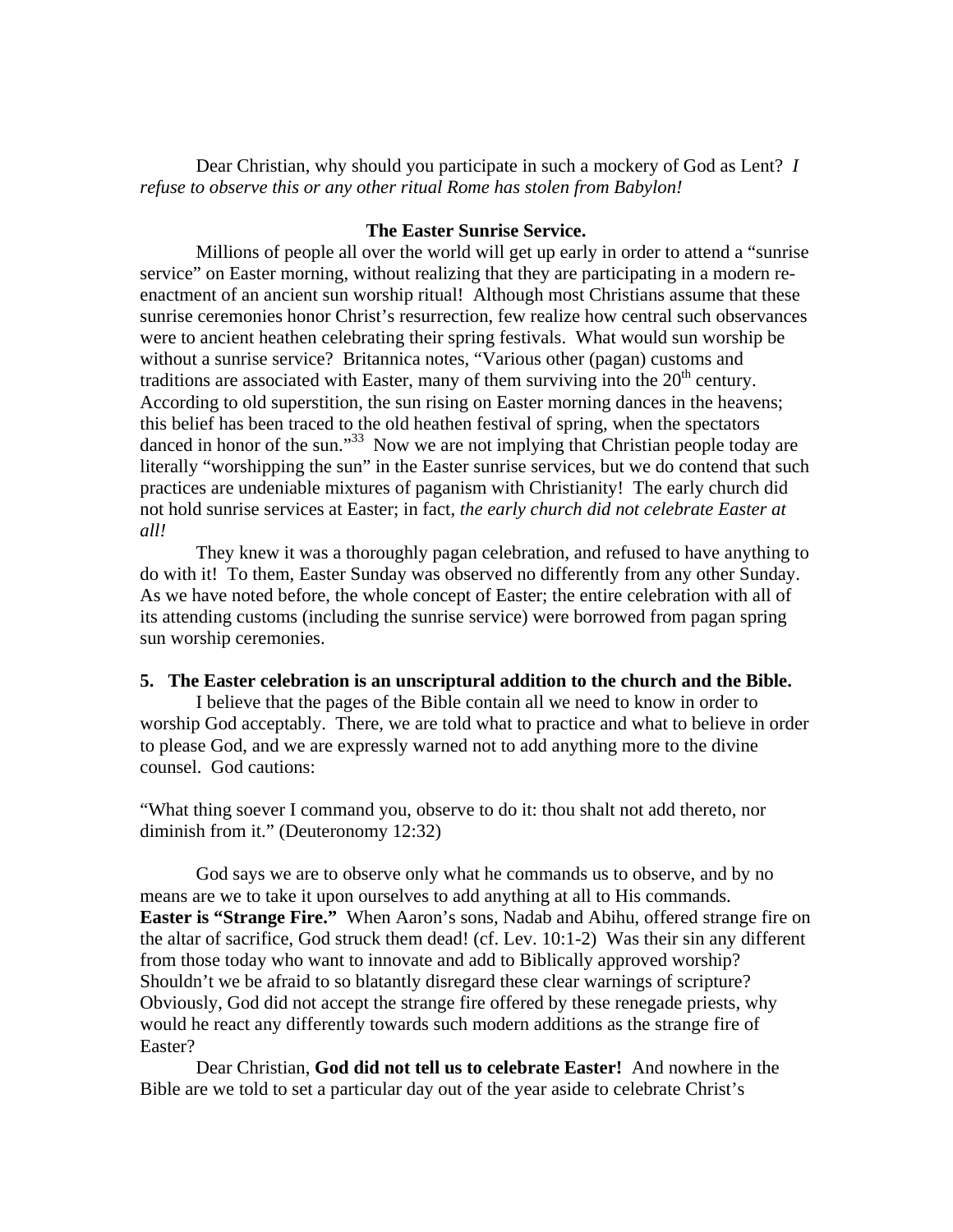resurrection! The early church did not celebrate Easter; the apostles did not celebrate it; and, for the first few centuries of church history, no Christians anywhere celebrated it! In the entire New Testament there is not even a hint of a reference to a day set aside to commemorate Christ's resurrection. The whole pagan thing was added—in spite of the Biblical prohibitions against doing so—to the ceremony of the church. One reference work has well noted**, "the concept of Easter is post-biblical: there is no celebration of the resurrection in the New Testament."**34

In spite of its evil origins, Roman Catholicism has made Easter a "holy day of obligation" for their adherents. If a Roman Catholic were to fail to perform certain religious duties according to prescribed church laws during the Easter season (such as failure to receive Communion), it was considered a "mortal sin" (a sin worthy of eternal damnation). Thus, multitudes of nominal Catholics attend church at Easter (and Christmas) who do not attend at any other time of the year, and by so doing, delude themselves into believing they have fulfilled their obligations to God and church for the year! They leave the Christmas or Easter services in the very same moral and spiritual condition in which they came, yet with a smug sense of self-satisfaction because "they'd been to Mass" and performed their Christian duty, and were therefore, "good Christians" in the sight of God and the church. What a mockery of true Christian faith! Such behavior constitutes what has to be the grandest form of delusion possible! This kind of irresponsible religion will be held liable for the deception of millions of souls by a Holy God who demands *not only worship, but truth in worship!*

"But the hour cometh, and now is, when the true worshippers shall worship the Father in spirit and in truth: for the Father seeketh such to worship Him. God is a Spirit: and they that worship Him must worship Him in spirit and in truth." (John 4:23-24)

**The truth is vital in order for our worship to be acceptable!** But there's not a grain of truth in the whole Easter celebration! The whole thing is a carry-over from idolatry!

**Did you know that initially, Easter was not celebrated in America?** Among the Christian groups that closely followed the Bible, Easter was not observed. Britannica says, "The Puritans, who abhorred the Catholic ritual and the excesses which often accompanied the observance of the church festivals, **refused to celebrate Easter.**"<sup>35</sup> It goes on to further state, "At first in the U.S., with the exception of a few states such as Louisiana and Virginia, where the Puritan element was not dominant, Easter was not observed. It was not until the latter part of the  $19<sup>th</sup>$  century, particularly during the Civil Was, that the Protestant churches…began to mark this day by special services."<sup>36</sup> Tragically, most churches today are either ignorant of Easter's origins, or they simply refuse to take what is sure to be an unpopular stand against the inroads of this camouflaged pagan holiday. *But stand against it we must!*

For certainly it dishonors Christ to mingle His Holy Name with the names of the pagan fertility goddesses of antiquity. He says,

"…pollute ye my holy name no more…." (Ezekiel 20:39)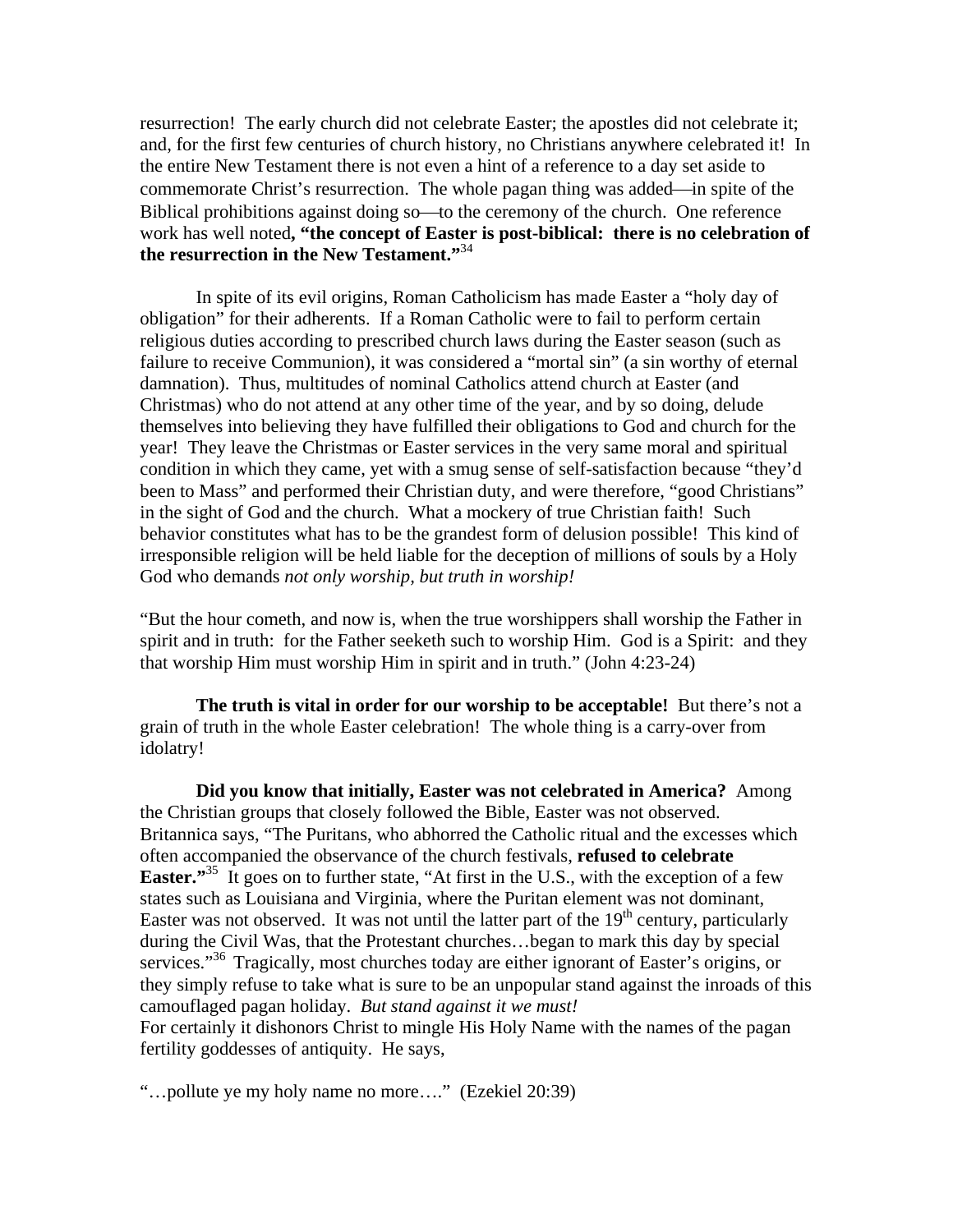Some may contend:

**"But Easter doesn't mean what it used to mean anymore. All of the formerly pagan elements have been given new meanings and significance by the church, and it no longer symbolizes idolatry. Now it's good to observe Easter, because it celebrates our Lord's resurrection, and certainly nothing could be wrong with that!"** Something like this goes the argument of compromising Christians who favor holding on to these deeply loved (though pagan and unscriptural) holidays. But plenty is wrong with Easter, no matter how hard some try to justify its presence in the church. The Bible says,

"Woe unto them that call evil good, and good evil; that put darkness for light, and light for darkness; that put bitter for sweet, and sweet for bitter!" (Isaiah 5:20)

 Let us not be guilty of calling something "good" or "Christian" (like Easter), when it so obviously never was either of those things! Nothing has changed about Easter. It is the same holiday it always was, signifying the same things it always has, and celebrated in the very same fashion in which the pagans observed it for millenniums. The prophet Jeremiah asks,

"Can the…leopard change its spot?…." (Jeremiah 13:23)

Can it stop being a leopard and suddenly become a puppy? Can Easter stop being an evil pagan fertility rite, and start being something good? NEVER! Jesus said:

"A corrupt tree bringeth forth evil fruit…a good tree cannot bring forth evil fruit, neither can a corrupt tree bring forth good fruit." (Matthew 7: 17-18)

Obviously, the corrupt root of pagan fertility rites, cannot possibly bear the fruits of righteousness in our lives! Perhaps we should ask ourselves what Paul and Barnabas asked the superstitious idolaters at Lystra,

"Sirs, why do ye these things? We also are men of like passions with you, and preach unto you that ye should turn from these vanities unto the living God…." (Acts 14:15)

When, o' when will God's children heed His unceasing call:

"Wherefore come out from among them, and be ye separate, saith the Lord, and touch not the unclean thing; and I will receive you, and will be a Father unto you, and ye shall be my sons and daughters, said the Lord Almighty." (2 Corinthians 6:17-18)

# **Footnotes**

- 1. *The New Catholic Encyclopedia,* 1977 Ed., Vol. 7, p.2052.
- 2. Edna Barth, *Lillies, Rabbits, and Painted Eggs*, p. 11.
- 3. *The New Catholic Encyclopedia*, 1977 Ed., Vol. 7, p. 2053.